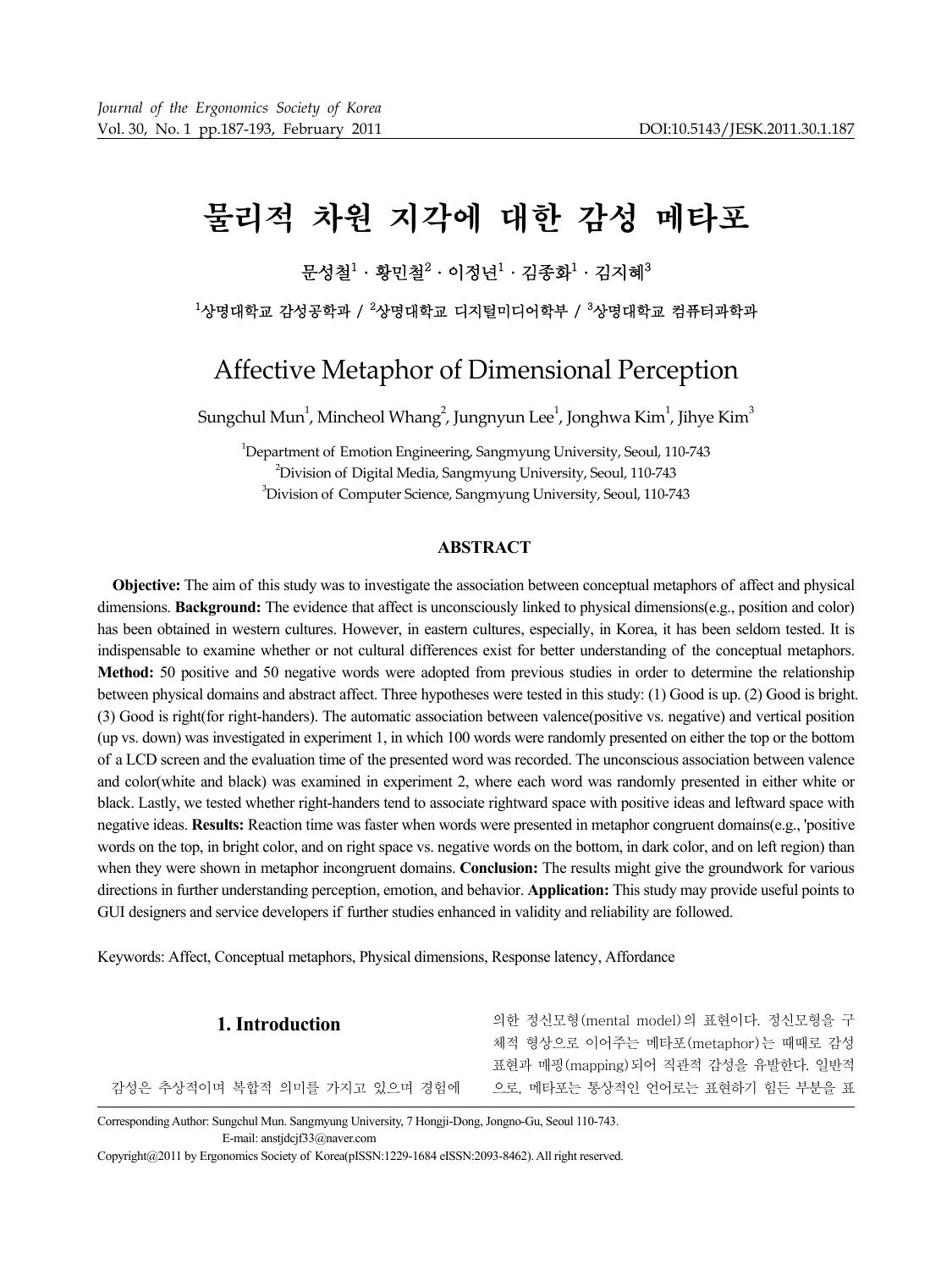현하기 위해 흔히 은유적인 형상을 사용하기도 한다. 메타포 는 본래 옮기다(transport) 또는 전이하다(transfer)라는 뜻을 가진 그리스 동사 'metapherein'으로부터 유래된 것으 로 하나의 의미영역을 다른 의미영역으로 전이시킬 때 상 상력이 동원되는 것을 의미한다. 또한 하나의 영역에서 다 른 영역으로 의미를 전달하는 역할을 한다. 즉, 메타포는 기 호와 의미 간의 연결, 혹은 기억 속의 것과 현재의 것 간의 연결고리와 같으며, 서로 다른 영역 사이에서 같은 것을 이 식시키는 것이다(Park, 2009).

이러한 메타포는 감성이라는 영역에서 단순한 언어적 메 타포 그 이상의 의미를 지니고 있다. 자신의 감성적 경험 (affective experience)을 간단하면서도 생생하게 전달하기 위해 사용될 수도 있고, 추상적인 개념을 설명하기 위한 매 체로 사용될 수도 있다. 즉, 자신의 감성적 상태를 타인에게 전달하기 위해 간단히 색을 이용할 수도 있다. 감성 메타포 는 구체적 실체가 있는 물리적 도메인(domain)과 감성이 과거의 반복적인 경험이나 환경적 요소에 의해, 무의식적으 로 매핑되어 인지적 메타포(conceptual metaphor)의 형태 로 존재하게 된다. 예를 들면, 사람이 화가 나게 되면 우리 몸의 공격기제(fight)가 발현되어 심박수가 증가하게 되고 피부온도가 상대적으로 높아지는 경향이 있다. 그러나, 두려 움을 느낄 때에는 우리 몸의 방어기제(flight)가 발현되어 혈류의 흐름이 말초혈관에서 운동영역으로 이동함에 따라 최소혈압(diastolic blood pressure)이 감소하고 피부온도 가 떨어지는 경향이 있다(Levenson, 1992). 이러한 과거의 생리적 경험과 환경적 요소로 인해 빨간색은 화남(angry)에 매핑되는 색으로 인지되고 있고, 두려움은 창백함을 나타내 는 푸른색이나 어두운 색이라는 메타포를 가지고 있다. 이 외에도, 흰색은 평화, 순결, 행복 등의 긍정적 의미를 지니 며(good is bright), 검은색은 죽음, 공포, 악, 슬픔 등의 부 정적인 이미지(bad is dark)를 내포하고 있다(Adams and Osgood, 1973).

Frank and Gilovich(1988)는 감성과 색의 인지적 연관 성에 관한 연구의 일환으로, 검은색 유니폼을 입은 운동선수 들이 흰색유니폼을 입은 선수들보다 심판으로부터 더 많은 페널티를 받고, 심지어 더 공격적인 플레이를 한다는 것을 보고하였다. Meier 등(2004)은 100개의 감성어휘를 각각 흰색과 검은색으로 랜덤하게 제시한 후 각 단어의 의미(긍 정 vs. 부정)를 평가하는 실험을 실시하여, 검은색으로 부정 어휘가 제시되었을 때(혹은 흰색으로 긍정어휘가 제시되었 을 때)가 그렇지 않을 때보다 단어의 의미를 평가하는 시간 이 유의미하게 짧음을 보고하였다. 또한, 실제로는 같은 색 의 회색 사각형이 제시되었지만, 제시되는 두 종류의 사각 형은 그 색의 명도에 약간의 차이가 있다고 설명한 뒤, 각 각 긍정과 부정의 의미를 지니는 감성어휘를 제시한 후 바 로 뒤에 그 색을 평가하게 한 실험에서 긍정어휘의 뒤에 제시되었던 사각형을 부정어휘 뒤에 제시된 사각형의 색 보다 더 밝다고 응답하는 결과가 도출되었다(Meier et al., 2007). 이처럼, 색이라는 구체적인 물리적 특성과 감성이라 는 추상적 개념의 연관성에 관한 실증적 연구들은 감성이라 는 추상적 개념이 구체적인 물리적 특성 없이 구체적으로 개념화되기는 어렵다는 것과 과거의 경험이나 환경적 요소 로 인하여 감성과 물리적 도메인 사이에 무의식적이고 자 동적인 매핑이 이루어져 있음을 시사하고 있다.

감성과 메타포의 관계에 대한 연구는 현재 많은 인지과학 분야에서 활발하게 일어나고 있다. 이 연구분야에서 가장 핵 심이 되는 이슈는 감성을 메타포로 표현하는 과정에서 인지 작용이 관여를 하느냐 하는 것이다. 많은 실증적인 연구들 이 무의식적인 인지작용과 메타포와의 연관성(unconscious metaphoric process)을 증명하기 위해 행해지고 있다. Piaget and Inhelder(1969)의 연구에 의하면, 인간의 인지 는 감각운동 경험을 통해 발달한다고 한다. 예를 들면, 어린 시절에 아이스크림을 처음 접했을 때 우리는 '아이스크림이 달콤하다.' 라는 감각적 경험과 '긍정적 기분 상태' 라는 두 가지 경험을 하게 된다. 이때, 자동적으로 '아이스크림은 달 콤하고', '긍정적인 기분이 달콤하다.' 라는 전혀 다른 두 영 역 사이에서 무의식적인 전이가 발생하게 되는 것이다. 이러 한 물리적인 요소와 감성과의 반복적인 전이에 의해 인간은 자동적이고 무의식적인 인지를 형성하여 성인이 된 후에 '당 신은 참 달콤한 사람이에요(You're so sweet).' 라는 말을 처음 들었을 때 그 의미가 긍정적인 의미인 것을 알게 되는 것이다.

Lakoff and Johnson(1980)은 감성을 목표영역(target domain)으로 수직적 위치(vertical position)와 같은 물리적 영역을 근원영역(source domain)으로 정의하고, 감성이라 는 목표영역을 개념화하기 위해 근원영역이 사용된다고 주 장하였다. 이 연구에 따르면, 사람들은 공간적으로 위쪽에 위치하고 있는 물체는 좋은 것으로 아래쪽에 위치하고 있는 물체는 좋지 않은 것으로 인식한다고 한다. 이러한 증거는, 환경적, 문화적 요인에서 찾을 수 있다. 예를 들면, '사람은 죽으면 땅에 묻히게 된다.' 라든지 '천사는 하늘에서 내려온 다.' '의로운 사람은 천국으로 올라가고 죄지은 자는 지옥으 로 떨어진다.' 등의 환경적 요인과, 스포츠 경기를 관람하면 서 자국팀을 응원할 때는 엄지손가락을 위로 치켜올리며 환 호하고, 반대로 상대팀에게 결정적인 찬스가 주어졌을 때 엄 지손가락을 아래로 향하게 하여 야유하는 행위의 문화적 요 인을 들 수 있다. 또한, 어린 시절 우리에게 좋은 것을 가르 쳐 주는 사람은 부모이다. 부모는 아이의 관점에서 바라볼 때, 상(上)이라는 공간에서 접근하는 존재이다. 따라서, 아이 는 무의식적으로 자신의 시각에서 위쪽에 있는 존재에 대해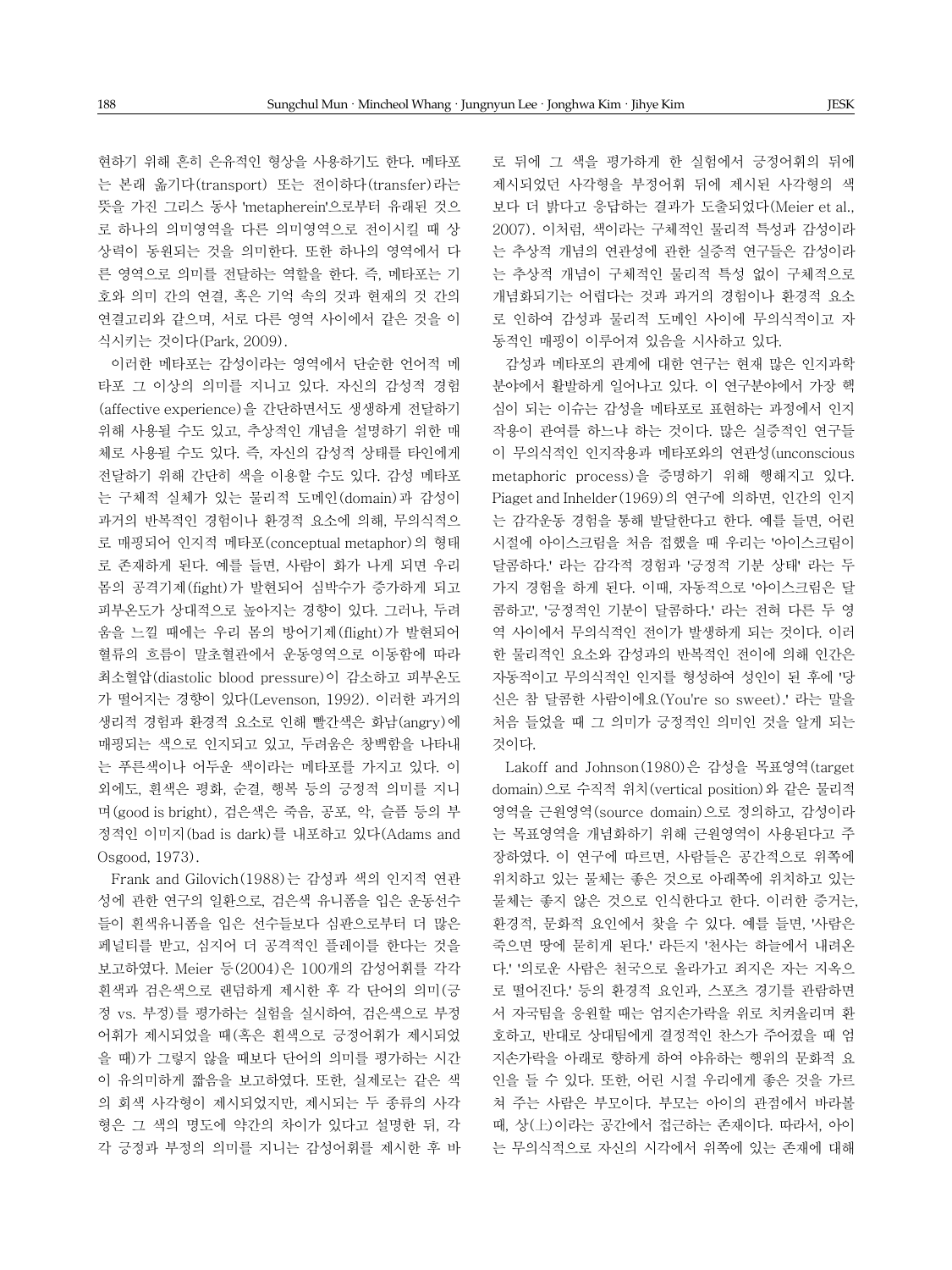좋지 않은 인지보다는 좋은 인지를 상대적으로 많이 형성하 게 된다(Tolaas, 1991). 이외에도, 수직적 위치와 감성과의 연계성에 대한 증거는 감성에 따른 우리 몸의 자세에서도 찾을 수 있다. 예를 들면, 자신이 행복하다고 생각하는 사람 은 가슴을 펴고 허리를 곧추세우고 다니는 반면, 슬픈 감성 을 느끼는 사람은 머리가 아래로 향하며 구부정한 자세를 취하는 경향이 있다(LaFrance and Mayo, 1978). 이렇게 무의식적으로 우리가 인식하고 있는 "Good is up." 이라는 인지적 메타포 때문에 '나 기분 완전 밑바닥이야.' 라는 식의 표현을 해도 상대방에게 정확한 의미가 전달될 수 있는 것 이다. Meier 등(2004)은 이러한 주장을 보다 실증적으로 증명하기 위해, 수직적 위치와 감성 사이에 내재해 있는 관 계에 대한 실험을 실시하여 "Good is up." 이라는 메타포와 일치하지 않는 영역(metaphor-incongruent domain)에 감 성어휘가 나타날 때 그것의 의미를 판단하는 시간이 상대 적으로 더 많이 걸린다는 것을 보고하였다. Crawford 등 (2006)은 감성과 수직적 위치에 대한 연관성이 감성에 대 한 공간적 기억력에 영향을 미친다고 주장하였다. 그들은 긍정적 이미지와 부정적 이미지를 각각 랜덤하게 화면의 다 양한 위치에 제시한 후 각 이미지의 위치를 기억에 의존해 서 재배열하게 하였다. 그 결과, 긍정적 이미지가 부정적 이 미지에 비해 화면의 위쪽으로 편향되어 배치되는 결과가 보 고되었다. Meier and Robinson(2006)은 우울증이나 부정 적인 정서를 지니고 있는 사람은 긍정적 정서를 지닌 사람 에 비해 아래쪽으로 편향된 시선을 가진다는 것을 보고하였 다. 그러나, 이러한 연구들은 주로 서양문화권에서 행해진 것들이다. 지각, 인지, 행동 사이의 관계를 보다 더 잘 이해 하고 설명하기 위해서는 감성과 인지의 연결고리 역할을 하 는 메타포에 대한 이해가 필수적이며, "Good is up." "Good is bright." 등의 결과에 문화적 차이가 존재하는지 검증하는 것이 필요하다. 따라서, 본 연구는 인간의 무의식적인 인지 작용 때문에 인간이 정보를 처리하는데 더 많은 노력과 시 간이 들 수 있다는 일종의 스트루프 효과(stroop effect)를 감성과 메타포의 영역에 적용하여 실증적으로 증명하고자 한다. 즉, "Good is up."과 "Good is bright." 이라는 인지적 메타포에 문화적인 차이가 존재하는지를 밝히는데 그 목적 이 있다. 또한, 우리는 환경적 요인의 영향을 받아 좌측을 부정적인 의미로 우측을 긍정적인 의미로 여기고 있다. 예 를 들면, 우리가 흔히 사용하는 리커트 척도나 측정자는 좌 에서 우로 증가하며, 시계방향도 우측으로 회전한다. 자신이 주로 사용하는 손의 위치에 따라 수평공간의 긍정, 부정의 인식도 다르다. 다시 말해, 오른손잡이는 시선의 우측공간을 긍정적으로 좌측공간을 부정적으로 인식하는 경향이 있다 (Casasanto, 2009). 따라서, 본 연구는 오른손잡이의 경우 에 "Good is right." 이라는 새로운 가설이 성립하는지를

검증하고자 한다. 본 연구의 가설을 정리하면 다음과 같다.

- H1: 긍정어휘가 시선의 상단에 위치할 때(혹은 부정어휘가 하단에 위치할 때: metaphor-congruent region)가 그 렇지 않을 때보다 그 단어의 의미(긍정 vs. 부정)를 평 가하는데 걸리는 시간이 빠를 것이다.
- H2: 긍정어휘가 흰색으로 화면의 중앙에 제시될 때(혹은 부 정어휘가 검정색으로 나타날 때)가 그렇지 않을 때보다 제시된 단어의 의미를 평가하는데 걸리는 시간이 빠를 것이다.
- H3: 오른손잡이의 경우, 긍정어휘가 시선의 우측에 제시될 때(혹은 부정어휘가 시선의 좌측에 제시될 때)가 그렇 지 않을 때(metaphor-incongruent region)보다 제시 된 단어의 의미평가시간이 빠를 것이다.

## **2. Method**

본 연구의 프로세스는 Figure 1과 같다.

#### **2.1 Extraction of affective words**

'각 어휘의 의미를 평가하는 반응시간은 독립 변수(vertical, horizontal position, and bright)에 따라 차이가 있다.' 라는 가설을 검증하기 위해 100개의 감성어휘(긍정어휘 50, 부 정어휘 50)를 문헌으로부터 추출하였다. 본 연구에 쓰인 100개의 감성어휘는 Meier의 연구에서 쓰인 각각 50개의 긍정어휘와 부정어휘를 번역하여 사용하였다. 잘못된 번역 이 편향된 결과(biased results)를 도출할 수도 있기 때문 에, 국어대사전과 영한사전을 참고하여 가장 빈번하게 사용 되고 일반적으로 통용되는 의미로 1차적으로 번역이 이루어 진 후, 다른 연구자는 한글을 영어로 다시 바꾸는 과정을 거 쳤다. 이러한 과정을 반복한 후 최종적으로 영어를 모국어로 사용하면서 한국어에 능통한 외국인의 검수를 거쳤다. 또한, 각각의 긍정어휘와 부정어휘는 감성공학을 전공하는 7인의 FGI를 거쳐 각각의 어휘의 의미를 의미미분척도(semantic differentials)에 평가하게 하였다. 각각의 단어에 대해 빈 도수 4를 기준으로 하여 카이스퀘어 검정을 실시하였다. 검 정결과 100개의 단어 모두 유의 수준 0.05에서 유의한 결 과를 나타내었다. 이러한 검증 절차를 걸쳐 본 실험에 사용 된 100개의 감성어휘는 Table 1에 제시된 바와 같다.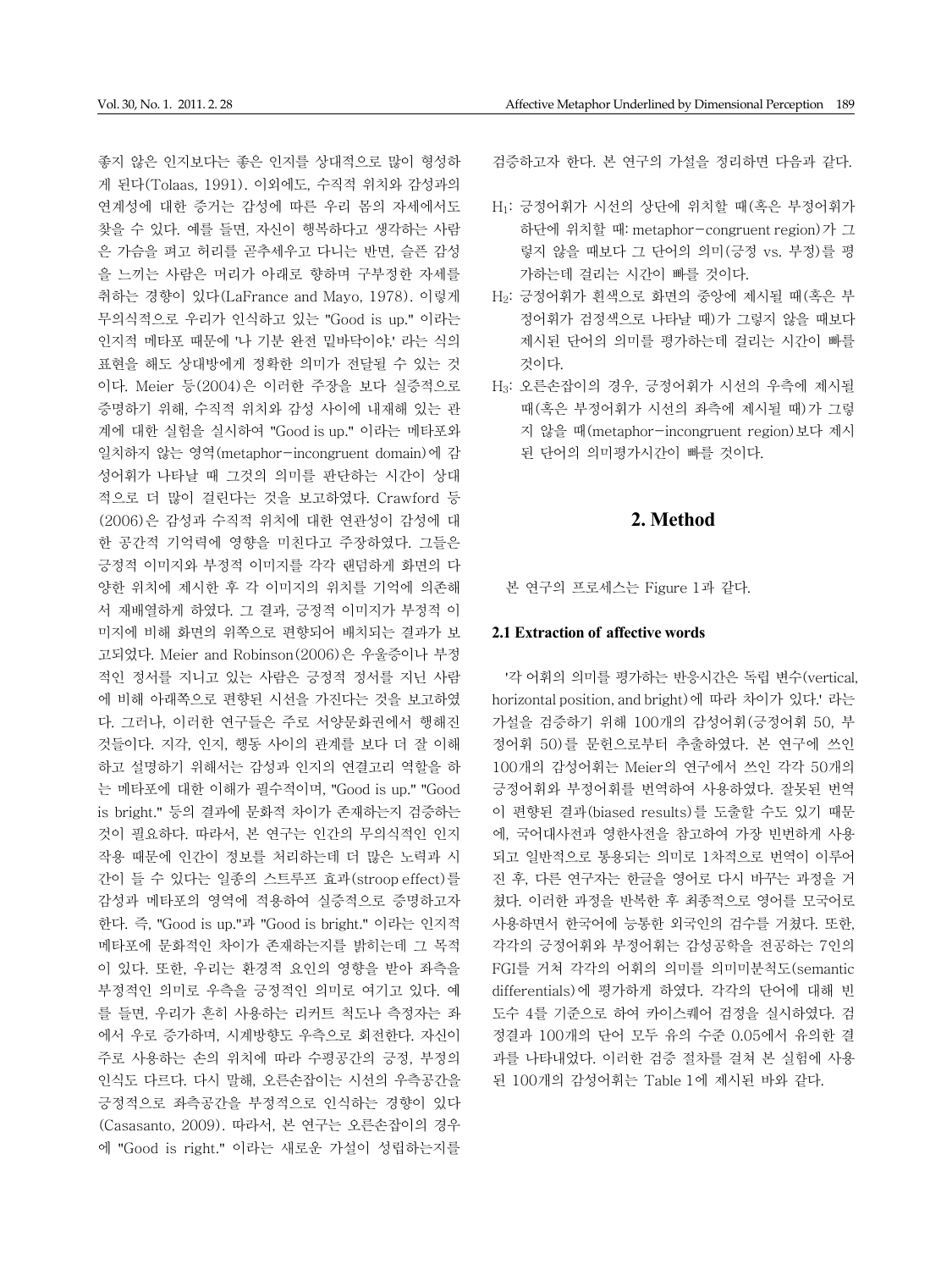

**Figure 1.** Research processes conducted in this study

**Table 1.** 100 words employed in this study

#### Positive words

active, agile, ambitious, baby, brave, candy, champion, clean, cordially, devotion, dream, earnest, ethical, faith, festival, garden, generous, genius, gentle, gracious, heaven, hero, justice, kiss, leisure, love, loyal, mature, mercy, neat, nurse, polite, power, pretty, prompt, radiant, reliable, righteous, satisfying, sensible, sincere, sleep, studious, sweet, talented, trust, truthful, victory, wise, and witty.

Negative words

aimless, argue, beggar, bitter, cancer, cheat, clumsy, crime, critical, crooked, crude, cruel, danger, dead, defeat, delay, devil, diseased, divorce, enemy, fickle, foolish, fraud, greedy, hostile, insane, insolent, liar, mediocre, mosquito, nasty, neurotic, obnoxious, poison, pompous, profane, rude, sarcastic, shallow, sloppy, sour, spider, steal, stingy, theft, touchy, ugly, unfair, vain, and vulgar.

#### **2.2 Participants**

본 연구에 참여한 총 피실험자는 상명대학교 학부생 및 대학원 재학생 60명이었다(실험 1: 26명(남 17, 여 9; 평 균 나이: 26.3±3.0), 실험 2: 22명(남 14, 여 8; 평균 나이: 26.5±3.2), 실험 3: 12명(남 7, 여 5; 평균나이: 26.7± 3.1). 모든 피실험자는 시력에 문제가 없었으며 실험 3에 참 여한 피험자들은 모두 오른손잡이였다.

#### **2.3 Experiment procedures**

#### **2.3.1 Study 1(Good is up)**

본 연구의 실험 설계는 두 인자간 교호작용효과가 존재 하는지를 검정하기 위해 전형적인 2(valence: positive vs. negative) × 2(position: top vs. bottom) 요인설계를 이용 하였다. 순서 효과를 방지하기 위해 998×620.8×78.4mm 크기의 LCD 모니터의 중앙을 기준으로 모니터의 위와 아래 (top vs. bottom)에 100개의 어휘가 랜덤하게 제시되고 각 피실험자가 각 단어의 의미(긍정 vs. 부정)를 스크린에서 1.5m 떨어진 위치에서 평가하게 하였다. 종속변수는 단어의 의미를 평가하는데 걸리는 반응시간(reaction latency)으로 설정하였다. 피실험자의 시각적 탐색시간(visual searching time)으로 인한 오차분산(error variance)을 줄이기 위해 단어가 제시되기 전에 spatial cue로서 녹색의 동그라미 모 양을 해당단어가 나타날 위치에 랜덤으로 0.3초간 두 번씩 보여주었다. 또한, 실험자가 옆에 있음으로써 발생할 수 있 는 experimenter effect를 최소화하기 위해 실험에 대한 설명을 화면상으로만 제시하여 주었다. 각 단어에 대해 부 정이라고 생각되는 경우 키패드의 숫자 '1번'을, 긍정이라고 생각되는 경우 '9번'을 누르게 하였다. 잘못된 판단을 결과 에서 제외하기 위해 각 단어의 정해진 의미(긍정 vs. 부정) 와 일치하는 경우 0.5초의 blank screen이 제시된 후 다음 단어가 제시되었으며, 일치하지 않는 경우에는 빨간색으로 "INCORRECT"가 1.5초 동안 화면에 제시된 후 다음 단어가 제시되었다. 실험에 쓰인 프로그램은 National Instruments LabVIEW 2010을 이용하여 디자인되었다.

#### **2.3.2 Study 2(Good is bright)**

실험 1과 동일한 스크린의 중앙에 100개의 감성어휘를 랜덤하게 흰색과 검은색으로 제시하고 제시된 어휘의 의미 를 평가하게 하였다. 이 때 스크린의 바탕은 그레이 스케일 50%였으며, 흰색은 0%, 검은색은 그레이 스케일 100%로 제시되었다. 각 단어에 대해 부정이라고 생각되는 경우 키패 드의 숫자 '1번'을, 긍정이라고 생각되는 경우 '9번'을 각각 누르게 하였다.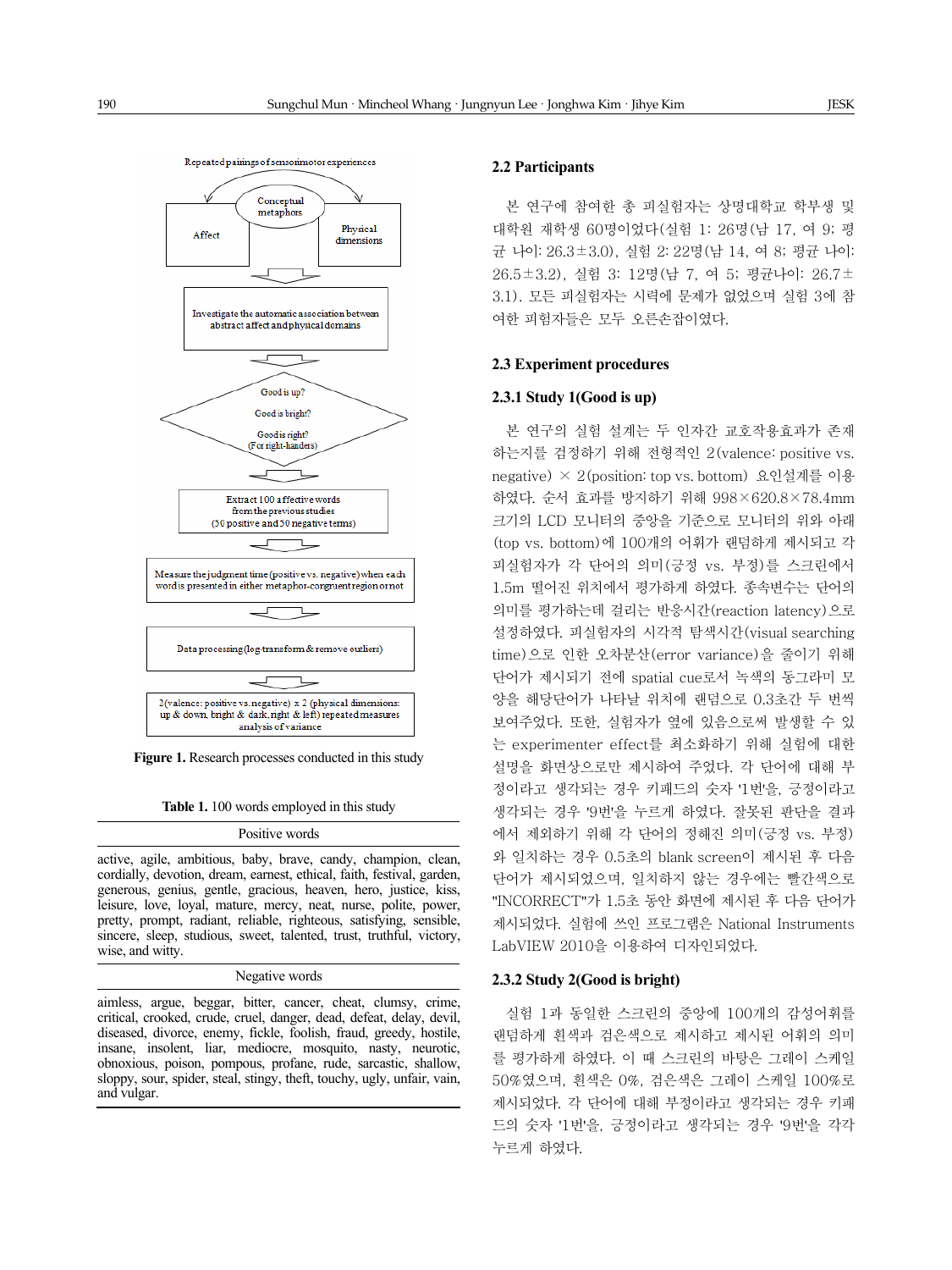실험 1과 마찬가지로, 잘못된 판단을 결과에서 제외하 기 위해 각 단어의 정해진 의미와 일치하는 경우 0.5초의 blank screen이 제시된 후 다음 단어가 제시되었으며, 일치 하지 않는 경우에는 빨간색으로 "INCORRECT"가 1.5초 동 안 화면에 제시된 후 다음 단어가 제시되었다.

#### **2.3.3 Study 3(Good is right)**

오른손잡이 12명을 대상으로 실험이 실시되었다. 시각 탐 색시간으로 인한 오차분산을 최소화하기 위해 각 어휘를 제 시하기 전 실험 1과 동일한 녹색의 spatial cue를 0.3초간 두 번씩 랜덤하게 보여주었다. 100개의 감성어휘가 스크린 의 좌, 우에 랜덤하게 제시되었고 그 의미를 판단하게 하였 다. 이후의 실험절차는 실험1과 동일하게 하였다.

# **3. Results**

각 실험에서 얻어진 데이터들은 먼저, 이상값(outliers)들 을 최소화하기 위해 오답을 제거하고, M±2.5SD를 벗어나 는 값들을 전체 데이터 평균의 상한값과 하한값으로 각각 대체하였다. 수집된 데이터의 분산이 정규분포의 형태를 띄 게 하기 위해 먼저, 밀리세컨(ms) 단위로 측정된 반응시간 을 로그화시킨 후 콜모고로프-스미르노프 검정을 이용해 정규성 검정을 실시하였다. 검정결과, 정규성 가정이 충족되 었다(p > .05). 실험 1의 반복측정 이원배치 분산분석을 실 시한 결과는 Figure 2에서 보는 바와 같이 긍정어휘의 경우 피실험자의 시각에서 상단에 긍정어휘가 제시되었을 때, 그 단어의 의미를 평가하는 시간이 상대적으로 짧음을 알 수 있었고, 반대의 경우에는 반응시간이 상대적으로 오래 걸리 는 것을 확인할 수 있었다. 또한 분석 결과, 의미(긍정 vs. 부정)의 주효과(main effect)는 유의하였으나(F(1, 25) = 26.02, p = .000), 수직적 위치(상 vs. 하)의 주효과는 유 의하지 않은 결과를 나타내었다 $(F(1, 25) = 2.65, p = .111)$ . 그러나, 보다 의미가 있는 점은 의미(긍정 vs. 부정) × 수직 적 위치(상 vs. 하)간의 상호작용 효과(interaction effect) 가 유의한 결과를 나타내었다는 것이다(F(1, 25) = 33.67,  $p = .000$ ). 실험 2의 결과는 Figure 3에서 보는 바와 같이, 색(흰색 vs. 검은색) × 의미(긍정 vs. 부정)간의 상호작용 효과는 유의한 결과를 보이지 않았다(F(1, 11) = 3.07, <sup>p</sup> = .108). 또한, 수평위치(왼쪽 vs. 오른쪽)와 의미(긍정 vs. 부정)간 유의한 상호작용 효과를 확인할 수 있었다(F(1, 21) = 37.23, p = .000). 실험 3의 분석 결과는 Figure 4에 제 시한 바와 같다.

위의 결과에서 보는 바와 같이, 인지적 메타포와 일치하



**Figure 2.** Mean evaluation latency(valence vs. vertical position)



**Figure 3.** Mean evaluation latency(valence vs. color)



**Figure 4.** Mean evaluation latency (valence vs. horizontal position)

지 않는 감성어휘, 예를 들면 시선 위쪽에 제시된 부정어휘 (혹은 하단에 제시된 긍정어휘)의 의미 평가시간이 상대적 으로 길게 도출된 이유는 물리적 도메인(수직위치, 수평위 치, 색깔)에 근거한 판단과 단어의 의미에 근거한 판단, 이 두 가지의 무의식적인 인지활동이 동시에 작용하여 충돌이 일어났기 때문이다(Meier et al., 2004).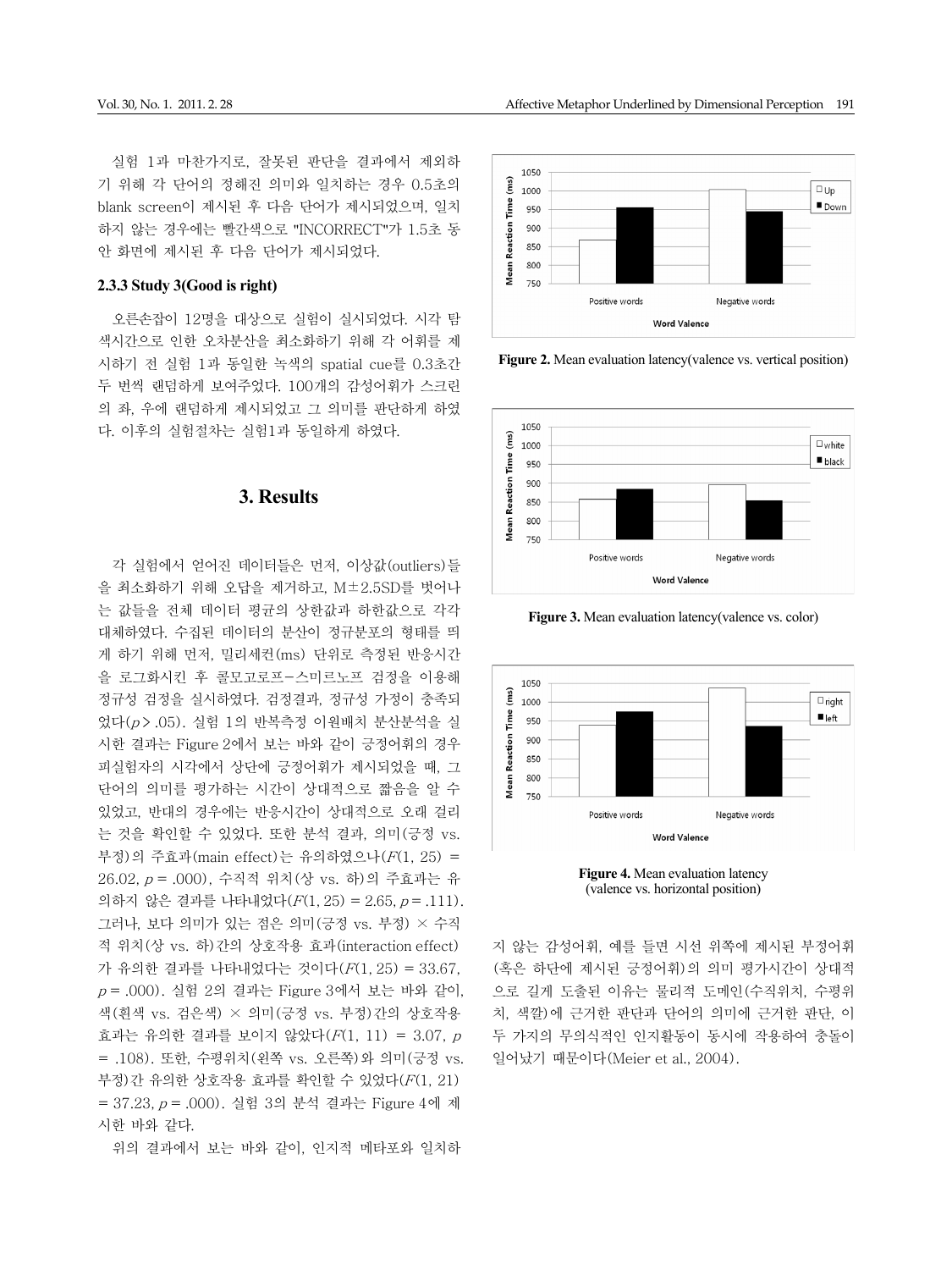# **4. Conclusion**

본 연구는 인지적 메타포의 물리적 도메인과 감성 도메인 이 불일치할 때, 자극에 대한 정보를 처리하는데 더 많은 시간이 걸린다는 스트루프 효과를 검증하고자 하였다. 또한 기존의 연구결과에서 도출된 감성과 인지적 메타포간의 반 응시간 차이와 유사한 결과를 도출하였다. 이를 통해, '감성 과 무의식적이고 자동적인 인지적 메타포의 관계에 대한 실 험결과는 문화적 차이를 보이지 않는다.' 라는 결론을 도출 할 수 있다. 그러나 여러 문화권에서 실시된 결과가 아니므 로 향후 여러 문화권에서 연구가 진행될 필요가 있다. 또한, 본 연구는 몇 가지 한계점을 지니고 있으므로 감성 메타포 에 대한 보다 실증적인 연구가 필요하다.

본 연구의 한계점은 다음과 같다. 첫째, 본 연구에서는 현 실적인 제약사항으로 인해 피실험자에 대한 모집이 전적으 로 랜덤하게 이루어지지 않아 결과를 일반화하기에는 다소 무리가 있을 수 있다는 점이다. 또한, 실험 2의 경우 피실험 자의 수가 상대적으로 적어 편향된 결과(유의하지 않은 상 호작용 효과)가 얻어졌을 가능성도 배제할 수 없다. 둘째, 물리적 공간과 감성은 비대칭적 관계라는 점을 본 연구에서 는 검증하지 않았다는 것이다. 즉, 행복이라는 감성이 물리 적 공간으로 표상되어지기는 하지만, 물리적 공간이 행복을 표상하지는 않는다는 것이다. 예를 들면, 사람들은 좋은 것 이 자신의 시선이나 몸을 기준으로 위쪽에 있다고 기대하지 만, 반드시 공간적으로 위쪽에 위치하고 있는 것이 좋은 것 은 아니라는 것이다. 따라서 이러한 한계점을 보완하여 추 후에 보다 높은 내적, 외적 타당성을 갖춘다면 실제 제품이 나 서비스 GUI를 설계하는 과정에서 감성에 대한 인지적 메타포 요소를 반영하여 보다 사용자 중심의 GUI를 디자인 하는데 기여할 수 있을 것이다. 이를테면, 취소와 확인 버튼 을 디자인할 때, 취소는 시선의 좌측, 확인 키는 우측에 두 고 그 글씨의 음영의 차이를 둔다면 보다 빠른 정보처리와 사용자 오류를 최소화할 수 있을 것으로 기대된다. 또한, 몸 의 중심이나 시선을 기준으로 하단에 부정적인 의미를 지닌 것을 배치하고 긍정적인 의미를 지닌 것을 상단에 배치하는 것도 행동 유도성(affordance)을 이끌어 내는데 유용할 것 이다.

본 연구에서 검증되지 않은 다른 인지적 메타포에 대한 추후 연구도 필요하다. 특히, 색에 대한 메타포는 맥락에 따 라 다른 인지적 의미를 지닐 수 있다. 예를 들면, 화남을 나 타내는 붉은색은 상황에 따라 매력적인 색으로 인지될 수 있다. Elliot and Niesta(2008)는 남성의 경우, 붉은색 배경 이나 빨간 옷을 입고 있는 여성에게 다른 색깔의 조건보다 더 많은 매력을 느낀다고 보고하였다. 청각의 경우 낮은 음 조(pitch)보다 상대적으로 높은 음조가 긍정감성을 유발하 는 데 도움이 된다는 것이 확인되었다(Gabrielsson and Lindstrom, 2001). 크기의 경우, 상대적으로 작은 것보다 큰 것을 좋은 것으로 인지한다는 것이 보고되었다(Meier et al., 2008). 거리의 경우에서도 자신이 가질 수 있거나 필요 한 것은 그렇지 않은 것에 비해 상대적으로 가깝게 인지한 다는 것이 보고된 바 있다(Balcetis, 2007).

이러한 연구결과에 대한 추후 연구가 활발히 이루어져서 신뢰도와 타당성이 충분히 뒷받침 된다면, 제품을 디자인할 때 감성에 대한 인지적 메타포를 다양하게 반영하여 사용자 불편도를 최소로 하면서 사용자 만족도를 높일 수 있을 것 으로 기대된다. 제품 디자인 이외에도, 본 연구의 결과는 지 각과 인지 그리고 감성과의 관계를 규명하기 위한 기초자료 로서 활용될 수 있을 것이다. 즉, 우리가 커뮤니케이션 하는 데 있어서, '왜 우리는 피부색이 검은 사람을 상대적으로 피 부가 흰 사람에 비해 편견을 가지고 보는 경향이 있는가?' '여성은 왜 자신보다 키가 큰 사람에게 더 호감을 느끼는 경향이 있는가?' 등의 물음과 관련해 부분적인 답을 제공해 줄 수도 있을 것이다.

결론적으로, 대인관계에서 감성 메타포가 미치는 영향에 대한 추가적인 검증과 논의가 필요하며, 다른 물리적 도메인 과 감성의 무의식적이고 자동적인 관계를 규명하고 실제 디 자인 과정에 감성 메타포를 반영하기 위해 실증적이고 폭넓 은 연구가 필요하다.

# **Acknowledgements**

This work was supported by the Global Frontier R&D Program on <Human-centered Interaction for Coexistence> funded by the National Research Foundation of Korea grant from the Korean Government(MEST)(NRF-M1AXA003-2010-0029756).

## **References**

- Adams, F. M. and Osgood, C. E., Cross-cultural Study Of Affective Meanings Of Color, *Journal of Cross-Cultural Psychology*, 4(2), 135 -156, 1973.
- Balcetis, E., Motivated Visual Perception: How We See what We Want to See(Doctoral dissertation, Cornell University, 2006), *Dissertation Abstracts International: Section B: The Sciences and Engineering*, 67(7B), 2007.
- Casasanto, D., Embodiment of Abstract Concepts: Good and Bad in Right-